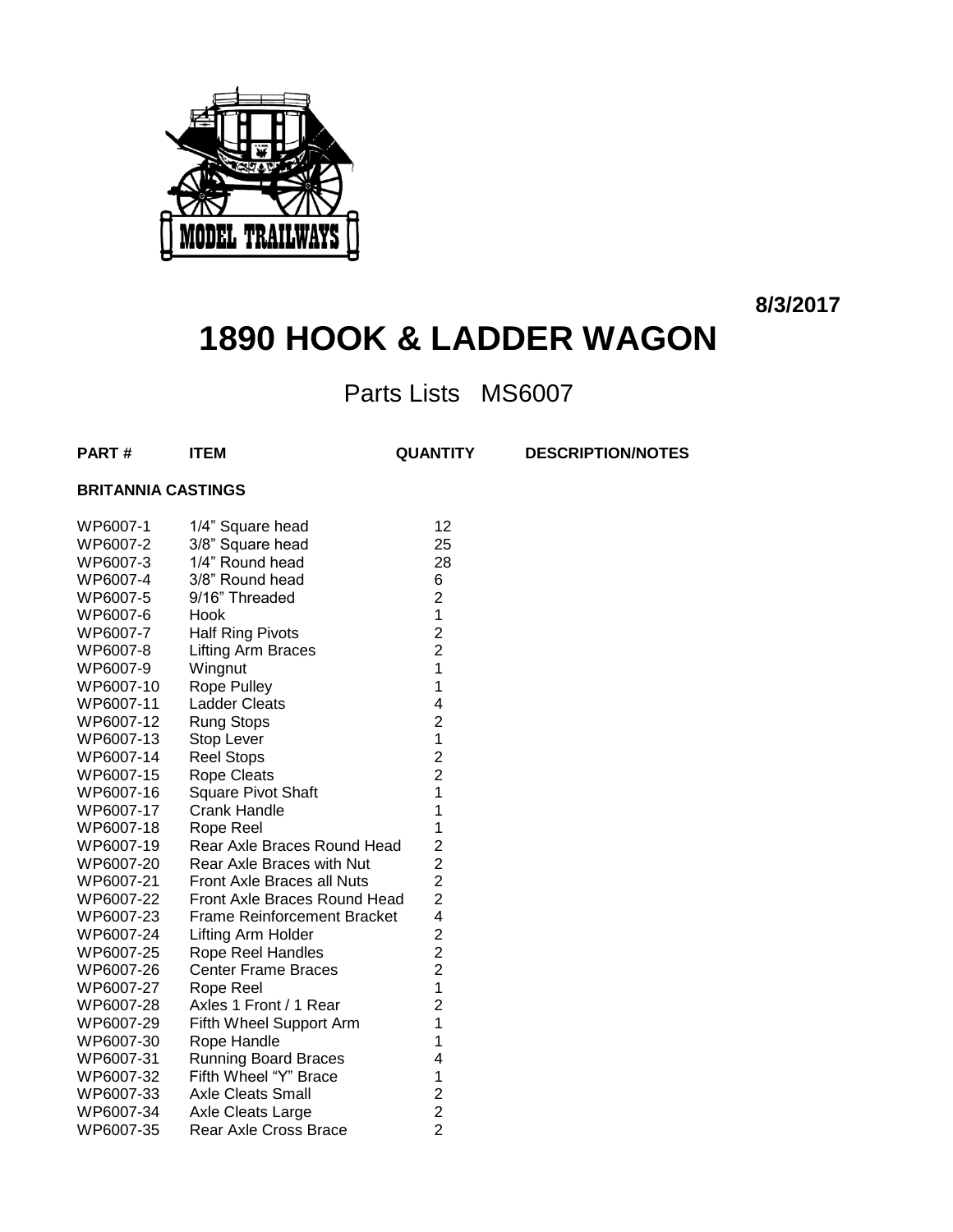| WP6007-36 | <b>Center Pivot Cleat Brace</b>       |   |
|-----------|---------------------------------------|---|
| WP6007-37 | Rear Ladder Roller Bracket            | 2 |
| WP6007-38 | <b>Center Pivot Cleat</b>             |   |
| WP6007-39 | <b>Upper Half Fifth Wheel</b>         |   |
| WP6007-40 | Lower Half Fifth Wheel                |   |
| WP6007-41 | Front Ladder Roller Brackets          | 2 |
| WP6007-42 | Middle Ladder Roller Brackets         | 2 |
| WP6007-43 | <b>Front Axle Support Braces</b>      | 2 |
| WP6007-44 | Rear Axle Support Braces              | 2 |
| WP6007-45 | Ladder Rollers                        | 3 |
| WP6007-46 | Axle Braces                           | 2 |
| WP6007-47 | <b>Running Board Support Brackets</b> | 4 |
| WP6007-48 | <b>Pulley Yoke</b>                    |   |
| WP6004-20 | <b>Wheel Rim Cleats</b>               |   |
| WP6003    | Wheel Hub                             |   |

#### **MISCELLANEOUS FITTINGS AND MATERIAL**

| WP160K-12                | Brass Rod - 1/32" x 12"    | 3                      |
|--------------------------|----------------------------|------------------------|
| WPDRL22667 Drill bit #67 |                            | 1                      |
| WPDRL22655               | Drill bit #55              | 1                      |
| WPDRL22652               | Drill bit #52              | 1                      |
| WP0993                   | #8 Pins                    | 50                     |
| BDC52301                 | Black Tuff Cord .0108"     | 4"                     |
| WP1202                   | <b>Red Thread</b>          | 8"                     |
| WP1223                   | White Ladder Rope .040"    | $\mathcal{P}^{\prime}$ |
| WP1234                   | Tan Man Pulling Rope .078" | 7'                     |
| WP0957                   | Brass Split Ring 5/16"     | 2                      |
|                          |                            |                        |

#### **WOOD STRIPS**

Note: All wood is Basswood or Limewood (European Basswood) unless otherwise noted. Wood strips are supplied in lengths as noted. Cut to length as required.

#### **STRIPS**

| WP3631-24     | $1/8$ " x $1/8$ " x $12$ " |   | cut 8 to 1" & 1 to 2-5/8" |
|---------------|----------------------------|---|---------------------------|
| WP3625-24     | $3/32$ " x $3/32$ " x 12"  |   | cut 2 to 5-13/16"         |
| <b>DOWELS</b> |                            |   |                           |
| WP5101-24     | Dowel 1/8" x 24"           | Δ |                           |
| WP5103-24     | Dowel 3/16" x 18           |   |                           |

#### **LASER-CUT WOOD PARTS**

Note: All Laser-Cut wood is Basswood or Limewood European Basswood unless otherwise noted.

| LW <sub>1</sub> | 1/8" Thick Basswood<br>WP4613-24 | Left Upper Ladder Side, Lower Ladder Rails,<br>Upper Ladder Side Tracks, One Story Ladder<br>Side Rails |
|-----------------|----------------------------------|---------------------------------------------------------------------------------------------------------|
| LW <sub>2</sub> | 1/8" Thick Basswood<br>WP4613-24 | Right Upper Ladder Side, Right Lower Ladder Side<br>Left Lower Ladder Side                              |
| LW <sub>3</sub> | 1/8" Thick Basswood<br>WP4613-24 | Running Boards, Cross Members, Axle Brace<br>Rear-Front Axle Support, Pulley Brace, Side Frames         |